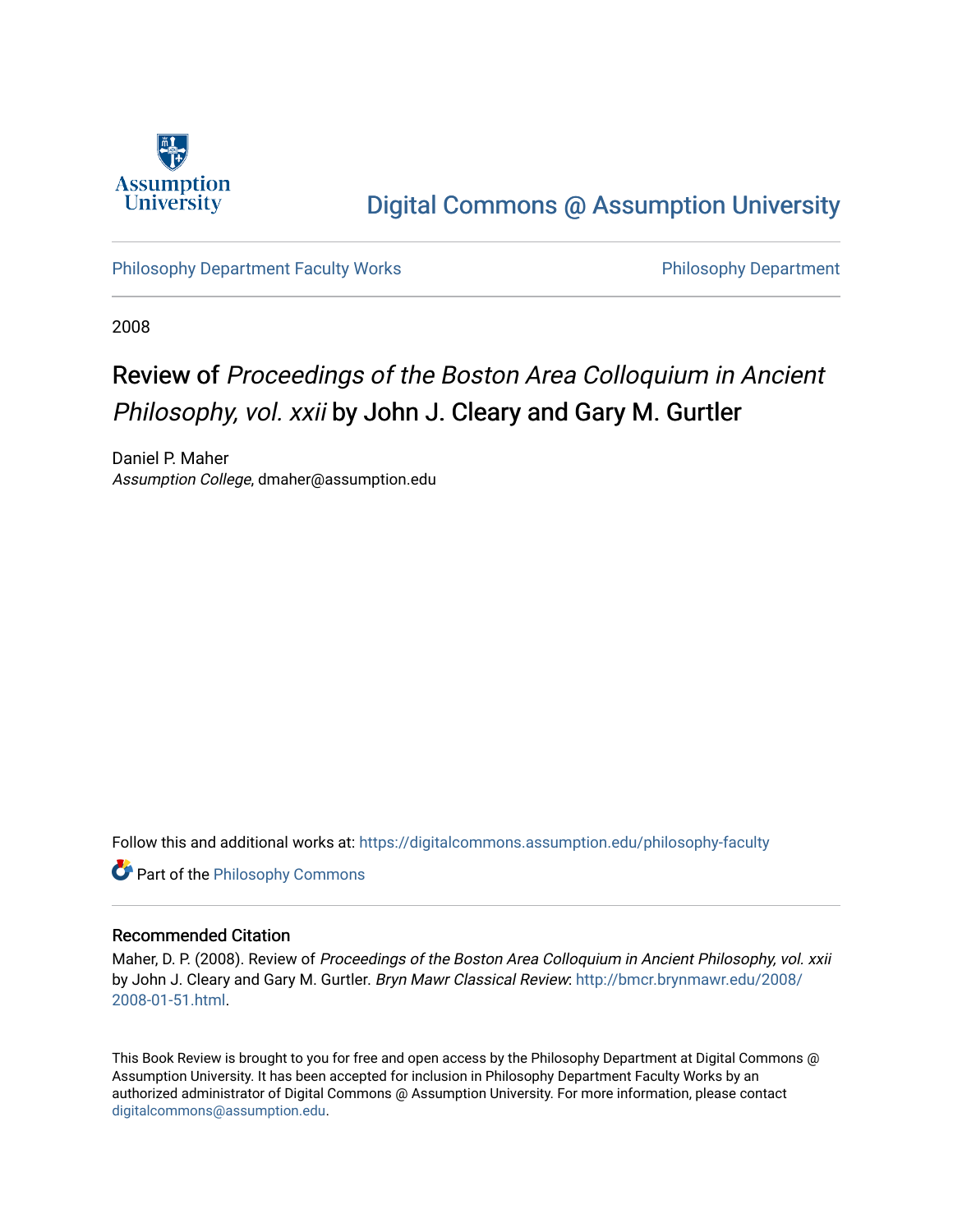# **Bryn Mawr Classical Review**

## Bryn Mawr Classical Review 2008.01.51

**John J. Cleary, Gary M. Gurtler S.J.,** *Proceedings of the Boston Area Colloquium in Ancient Philosophy, vol. xxii, 2006***. Leiden: Brill, 2007. Pp. 263. ISBN 978-90-04-16048-4. \$167.00.**

**Reviewed by Daniel P. Maher, Ave Maria University (dan.maher@avemaria.edu)** Word count: 2251 words

Volume 22 of The Boston Area Colloquium in Ancient Philosophy (BACAP) continues the tradition of matching high-quality philosophical essays with critical commentaries. With one exception (more on this below), the seven colloquia were held in the 2005-2006 academic year at participating institutions near Boston. These seven essays, treating Plato, Aristotle, Augustine, and Plotinus, deserve the attention of graduate students and of those writing on the issues or texts addressed. Additionally, teachers of ancient philosophy will likely find these essays helpful for freshening their approach the next time they cover familiar texts. No single theme or topic unites the essays, which concentrate on exegesis of ancient texts, but also shed light on contemporary philosophical issues. While some essays range broadly (Edward Halper addresses the entire Aristotelian corpus) and others focus narrowly (Eric Brown deals primarily with only a few chapters of *Nicomachean Ethics*), each of the essays treats substantive philosophical issues and admirably devotes careful attention to texts. They reward consideration whether or not one finds the interpretations finally compelling. Volume 22 is an excellent addition to the series.

The series aims in each volume to preserve the dialogical character of the colloquia by allowing each author to adjust the print versions of their remarks in light of comments made on the occasion of the colloquium and subsequently by reviewers. The proceedings, then, yield a polished presentation that more fruitfully rewards study. The authors have had time to tighten and clarify their arguments. The increased precision and sharpening of points of disagreement must elevate rather than diminish the dialogical dimension.

In a departure from past practice in the series, each essay and commentary is preceded by an abstract. These abstracts collectively substitute for an editor's introduction. A bibliography is attached to each essay-commentary pair, which is helpful, although these bibliographies are not always complete (see note 10 on page 151).

Two editorial difficulties deserve mention. First, several commentaries make various references to specific pages of the articles on which they comment. Unfortunately, the pagination the commentators rely upon is not the pagination of the printed text. E.g., Mark McPherran refers to 219-220 of C.D.C. Reeve's paper, but that paper ends on 209. Thus, the internal page references are almost useless. The second difficulty is the decision to print Eric Brown's paper without a commentary. The preface states that Brown's paper was given in 2004-2005 and published (2006) in volume 21 of this series. Nevertheless, due to an error, Brown's paper was printed without footnotes. It is reprinted in volume 22 with footnotes, but without Gary Gurtler's commentary, which may be found in volume 21. Thus, we have two incomplete publications of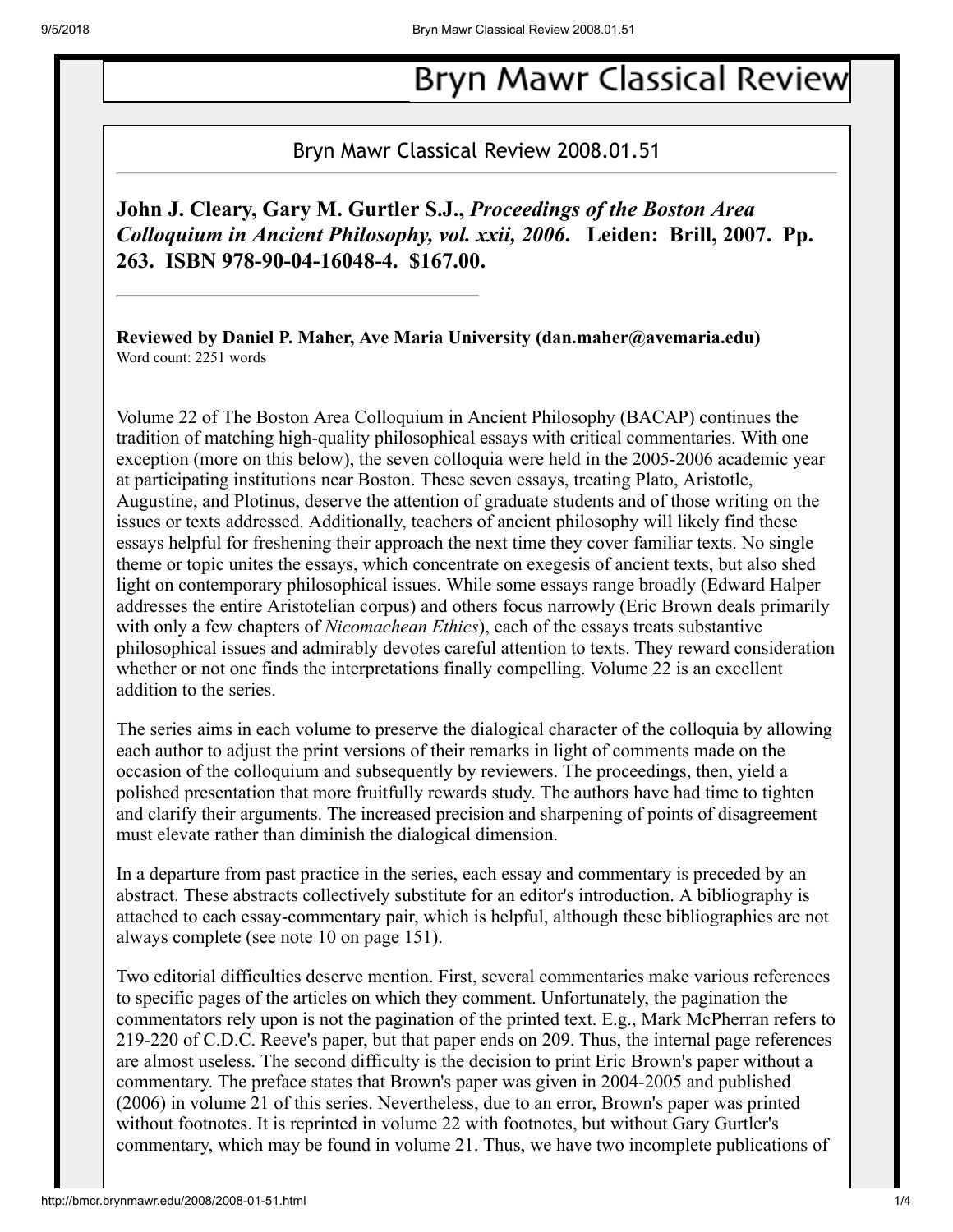the Brown colloquium. Finally, I noted more than a dozen typographical errors, but none of these causes any confusion.

## *First Colloquium: Eric Perl, "The Togetherness of Thought and Being: a Phenomenological Reading of Plotinus' Doctrine 'That the Intelligibles are Not Outside the Intellect'"*

Perl argues that Plotinus' doctrine concerning the fundamental togetherness of intellectual consciousness and intelligible being can "accurately be described as phenomenological, and indeed is closely paralleled by Husserl's overcoming of modern subject-object dualism" (1-2). He advances a realist interpretation of Husserl to show that "consciousness and being cannot be conceived as two spheres which are only extrinsically related. Rather, they are necessarily together, two inseparable moments of one reality" (6-7). "Plotinus, then, not only rejects subject-object dualism for the same reasons as Husserl, but reaches the same alternative position and expresses it in virtually the same terms" (14). Plotinus says, "every intellection is from something and is of something" (VI.7.40.6), which is, Perl says, "as pure a statement of intentionality as could be found in Husserl or any other phenomenologist" (16). In a brief concluding section, Perl explains the power of this phenomenological reading to illuminate many aspects of Plotinus' thought and to address the challenge of contemporary nihilism by recovering the togetherness of thought and being.

Robert M. Berchman's commentary constitutes a kind of root-and-branch rejection. He argues that Perl's phenomenological reading operates with an essentially modern understanding of "self" or "consciousness." He argues that Plotinus is neither an idealist nor a phenomenologist, but a realist, which entails adherence to a mind-independent reality.

## *Second Colloquium: Kevin L. Flannery, S.J., "Force and Compulsion in Aristotle's Ethics"*

Flannery offers an analysis of Aristotelian casuistry with respect to brute force, when the agent contributes nothing, and less strict forms of force, when the agent may still retain the ability to act. For example, when a ship is blown off course, the pilot retains some ability to direct the ship, but the force exonerates him for failing to arrive at the proper destination. Flannery offers close textual analysis and careful parsing of Aristotle's Greek to elucidate troublesome passages and to support his argument that these "forced acts" do not render the agent wholly passive and are not instances of "mixed acts" (such as throwing goods overboard during a storm). His thesis seems to be that in the presence of this non-debilitating "force that comes from human nature" (57) one is led to act for something good (e.g., putting into port). "Mixed acts," by contrast, involve choosing voluntarily something that is "*per se* not a good thing to do" (57). The difference between the good things and the not-good things is established by "a particular conception of human nature and what it puts forward as to be pursued and avoided" (57).

Thornton C. Lockwood's commentary helpfully draws attention to the incompleteness of Flannery's treatment of the *per se* goods and the account of human nature he says Aristotle deploys. Lockwood questions whether Flannery's view is consistent with Aristotle's account of gentleness and of the voluntariness of "character states."

## *Third Colloquium: Edward C. Halper, "Metaphysics I and the Difference It Makes"*

Halper's ambitious essay calls for a program of research that will refine, if not replace, "some of what is widely assumed to be firm Aristotelian doctrine," especially the understanding of genera (71). Drawing especially upon the biology and a difficult passage in *Metaphysics Iota*, Halper argues that the object of each science is a genus and that each genus is understood through a paradigm species that orders the multiplicity of the several species of the genus. "Aristotle practices a kind of paradigmatism" (69), which means that "features of imperfect species are intelligible in reference to the one species that serves as the qualitative unity of the genus" (82). The primary species in each genus is independently intelligible, but no other species in the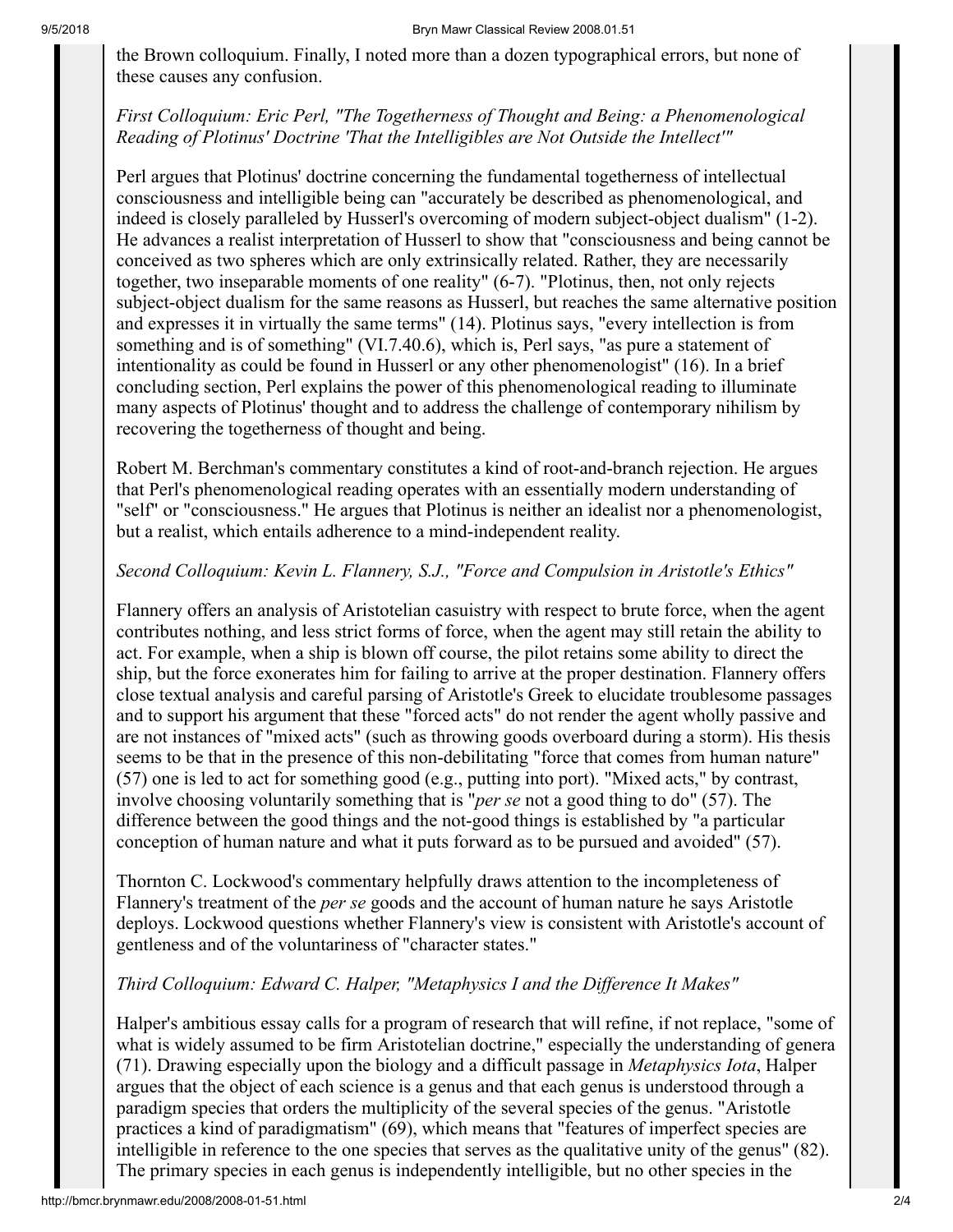#### 9/5/2018 Bryn Mawr Classical Review 2008.01.51

genus is intelligible independently. Halper proceeds to consider examples from the corpus in which Aristotle's practice shows adherence to this view. Halper argues that paradigmatism enables us to reconcile certain contradictions in Aristotle's writing's (principally the contradiction between the doctrine of spontaneous generation and the denial that form is generated). He tries to set familiar Aristotelian doctrines, especially from the biology, but also from politics, within the context of paradigmatism (102).

Arthur Madigan's comments question the relation of the paradigmatism thesis to other Aristotelian teachings. Madigan draws attention in a variety of ways to what is surely the greatest obstacle to the paradigmatism thesis: "the paradigmatic account of substances says that the paradigm species in each genus has a contrary, its privation, and that all the other species in the genus arise from various mixtures or combinations of these contraries" (107).

#### *Fourth Colloquium: Deborah K. W. Modrak, "Form and Function"*

Modrak presents a fresh look at familiar terrain in the Aristotelian literature: the relation between the Aristotle's ontology of substance and his account of knowledge and definition. Modrak helpfully displays the "shift" within *Metaphysics Zeta* from "essence as the object of definition to essence as the immanent cause of the nature of the perceptible substance" (115). She offers many interesting observations relating the account of substance as actuality in *Metaphysics Theta* 6 to the accounts of actuality in *Physics* and *De anima*. She takes form to be *logos*; this "structural principle" may be expressed in matter as the "functional organization" of particular matter and may be expressed in thought to capture the functional organization characteristic of the species (119). Because *logos* or essence "is the same" whether individualized in matter or conceived alone by itself, she holds that form is not made particular when it actualizes matter (131). The name of the species ("human") is predicated in one way of matter and in another way of individual human beings. Only the latter, Modrak argues, is the sort of universal Aristotle means to exclude from the category of substance with his anti-Platonist arguments in Zeta 13.

Mary Louise Gill presents a clear and strong criticism of Modrak, centered on the interpretation of Zeta 13 as justification for her own thesis that the whole of Zeta is aporetic. Several decades of extensive critical discussion have left the competing lines of interpretation so well-defined that it is unlikely anyone's view will be altered by this exchange. Nevertheless, the arguments are well-stated and Gill's commentary provides an illuminating contrast.

#### *Fifth Colloquium: Suzanne Stern-Gillet, "Consciousness and Introspection in Plotinus and Augustine"*

Stern-Gillet examines introspection as an exegetical category utilized by interpreters of Plotinus and Augustine. She argues that Plotinus makes use of a distinctively un-modern concept of consciousness (156) that is "inherently inimical to the practice of introspection" (146). She argues that Augustine's *De Trinitate* presents consciousness as self-transparent, such that introspection becomes unnecessary, while his *Confessions* permits us to distinguish "confessional " from "contemplative" introspection. The moral and spiritual obstacles to confessional introspection disclose the mind as an abyss (166-69). Confessional introspection prepares for contemplative introspection, which is the joyful contemplation of the inner presence of the divine (169-70). These explications are worth examining closely, but the larger strategy Stern-Gillet employs is less compelling and might be handled better in a separate essay. This larger strategy frames the investigations into Plotinus and Augustine by reference to various contemporary understandings of introspection. It is never quite clear whether she means to deliver Plotinus and Augustine from exegetical anachronisms or means to trace the development of introspection from Plotinus' anti-introspection to Augustine's protointrospection (173) and then to various modern and contemporary transformations.